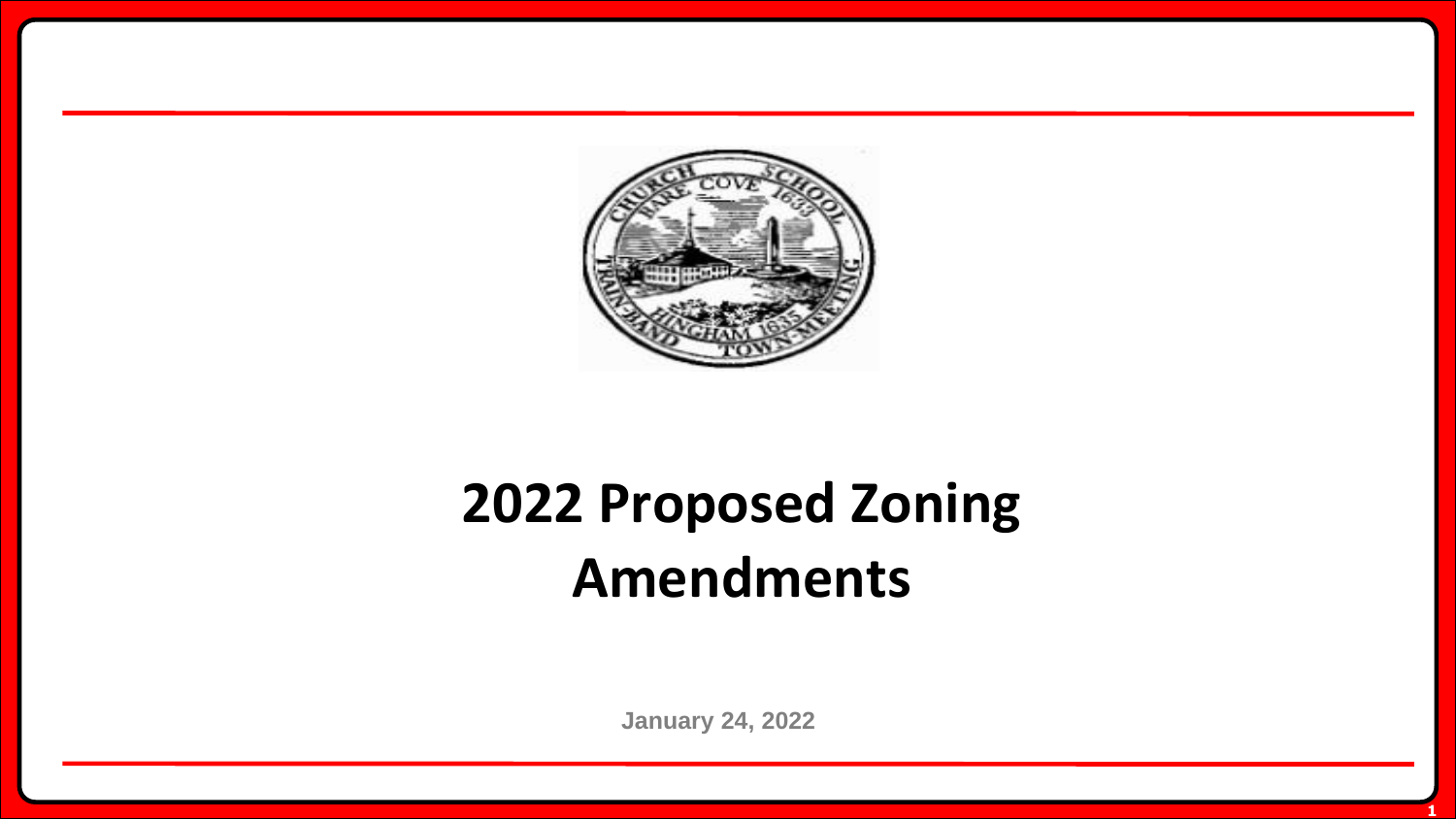

Will the Town amend the Zoning By-law of the Town of Hingham, adopted March 10, 1941, as heretofore amended, as follows:

Item 1: By deleting Section III-J, 1.a. and reformatting Section III-J, 1.b as Section III-J.a;

- Item 2: By replacing Section III-J, 2. in its entirety as follows:
	- "2. Additional Requirements for all Residential Accessory Uses
	- a. Applicability. Uses considered customarily incidental to residential uses shall be those accessory uses permitted under Section III-A, 1.8. Such uses shall also be permitted in buildings accessory to Single-Family and Two-Family Dwellings located in nonresidential districts.
	- b. Maintenance of Residential Character. Accessory uses shall not alter the character of the premises on which they are located or impair the neighborhood. Factors to be considered potential impairment to the neighborhood may include, but are not limited to the following:
		- (i) Noise
		- (ii) Light
		- (iii) Odor
		- (iv) Sound
		- (v) Traffic congestion and pedestrian safety, frequency of deliveries

or act on anything related thereto?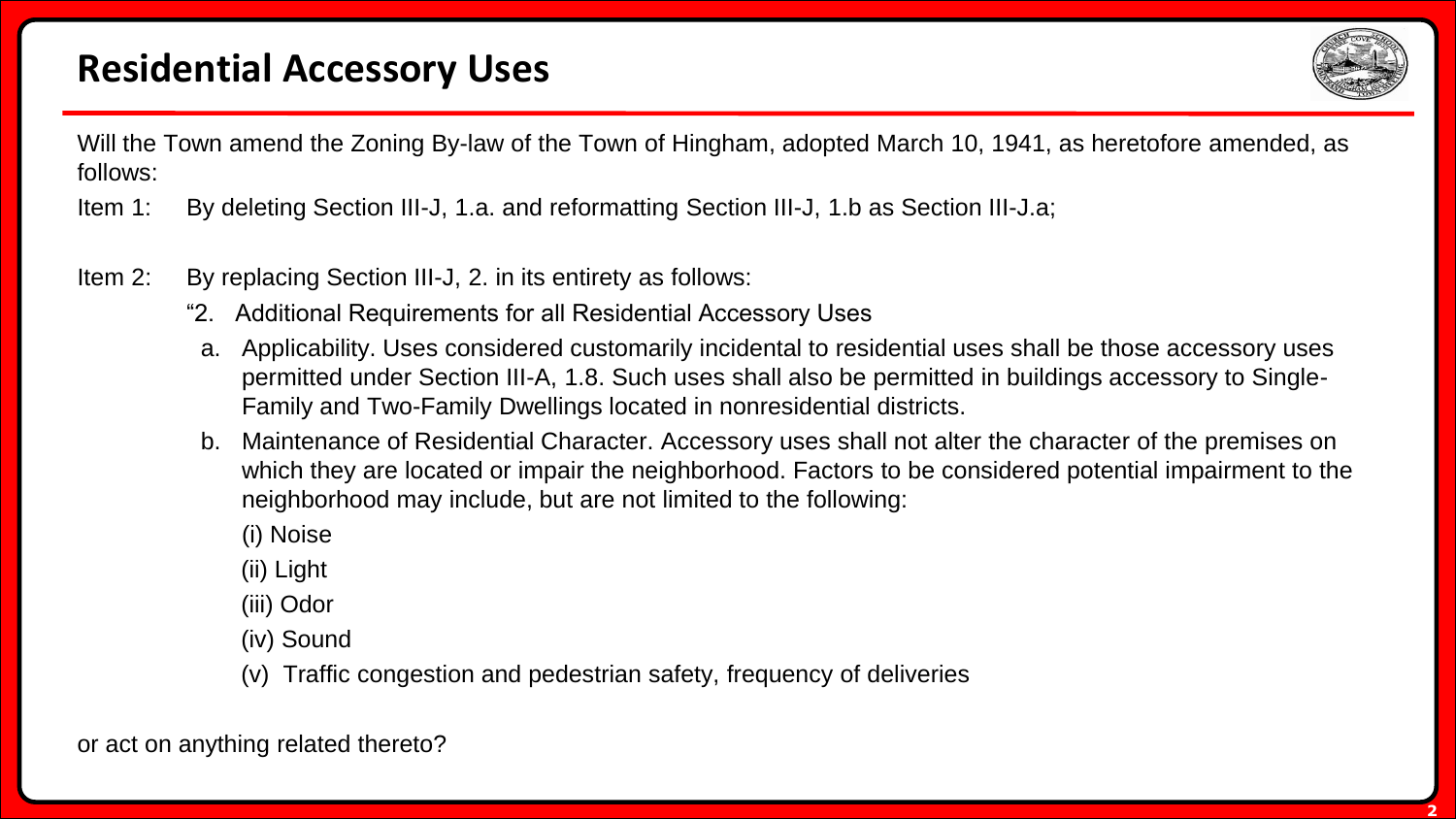## **Redlined Section III-J**



## Item 1:

- $III-J.$ **Accessory Uses**
- [No changes] 1.
	- Uses considered customarily incidental to residential uses shall be those accessory uses permitted under Section III, A. 1,8. Such uses shall also be permitted in buildings accessory to Single Family and Two Family Dwellings located in nonresidential districts
	- Uses, whether or not on the same parcel as activities permitted as a matter of right, accessory to activities permitted as a matter of right, which activities are necessary in connection with scientific research or scientific development or related production, may be permitted upon the issuance of a Special Permit A2, provided the Board of Appeals finds that the proposed accessory use does not substantially derogate from the public good.

Item 2:

- III-J.2. Additional Requirements
	- Accessory uses may be located in any area contained within a non-conforming residential building (whether primary or accessory) existing as of April 26, 2004.
	- Notwithstanding the provisions of Section III A, 1,8,4, 1,8,5 and 1,8,6, regarding resident offices, studios, or customary home occupations, as described in those subsections, no more than three persons, including the resident professional(s), or business owner(s), shall be employed on the premises at any one time.
	- Such uses shall be clearly incidental and secondary to the primary use.
	- Such uses shall not alter the character of the premises on which they are located or impair the neighborhood.

Additional Requirements for all Residential Accessory Uses

- Applicability. Uses considered customarily incidental to residential uses shall be those accessory uses permitted under Section III-A, 1.8. Such а. uses shall also be permitted in buildings accessory to Single-Family and Two-Family Dwellings located in nonresidential districts.
- Maintenance of Residential Character. Accessory uses shall not alter the character of the premises on which they are located or impair the b. neighborhood. Factors to be considered potential impairment to the neighborhood may include, but are not limited to the following:
	- $(i)$ Noise
	- $(ii)$ Light
	- (iii) Odor
	- (iv) Sound
	- Traffic congestion and pedestrian safety, frequency of deliveries  $(v)$